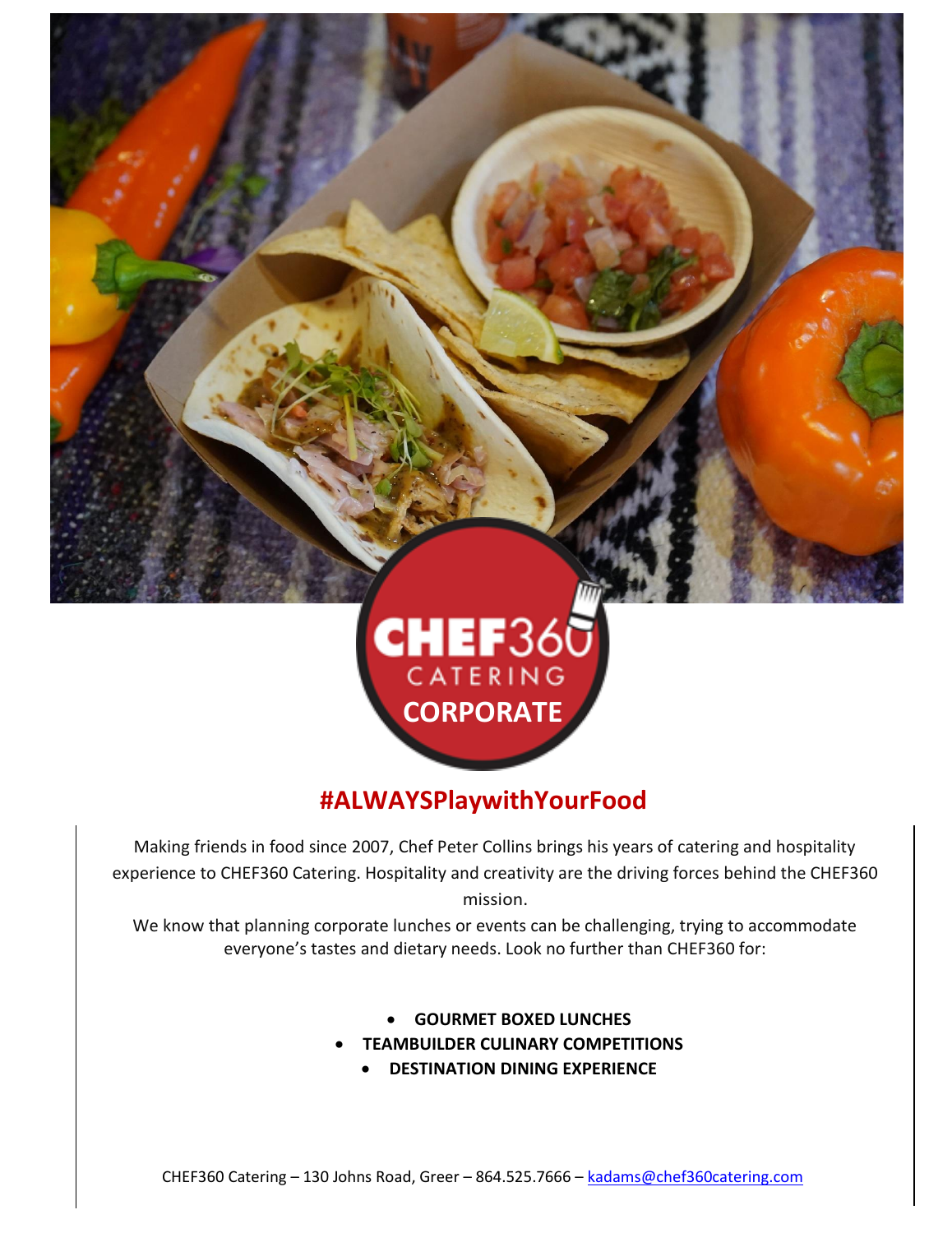# **DESTINATION DINING**

### **CHEF360 In-Flight Dinners (2-3 hours; Minimum of 12 Guests, Maximum of 20) Weekday In-Flight Dinner (M-Th) - \$75pp ++ Weekend In-Flight Dinner (F-Su) - \$90pp ++**

Step 1: Choose your Destination Flight Date and Time (based on Kitchen Studio availability) Step 2: Invite your traveling companions (minimum of 12, maximum of 20) Step 3: Final booking to receive your Boarding Pass

**Destination Choices (add an additional course for \$10 per person):**

Spain, Germany, Caribbean, Peru, Thailand, France, Tuscany, Charleston, Greece, New Orleans, & much more

## **Each Boarding Pass Includes:**

1.Boarding Pass Reception (Appetizers and 2 Complimentary Drinks (beer and/or wine) per Person) 2.Reception Style Dinner **OR** Seated In-Flight Kitchen Studio Dinner in Rows 12-20 3.In-Flight Dessert



\*\*This is not an actual flight or trip\*\*

# **TEAMBUILDERS**

## **CHEF360 Team Builders (3-4 Hours, Minimum of 12 Guests) - \$85pp ++**

Team Builders are full hands-on cooking adventures. Guests are divided into teams and are presented a challenge (for example, "Battle of the Bruschetta"). Team Builders include the competition as well as a full meal. Guests will win trips to the "kitchen sink" table by correctly answering trivia questions. Here they can grab bonus ingredients for their team. Two drinks per person (beer and/or wine) are included.

### **Team Builder Themes:**

Around the World in 80 Cannoli's Epicurious Frustratus Eliminatus Battle of the Bruschetta CHEF360 CHOPPED! Wok and Roll PB&Yay